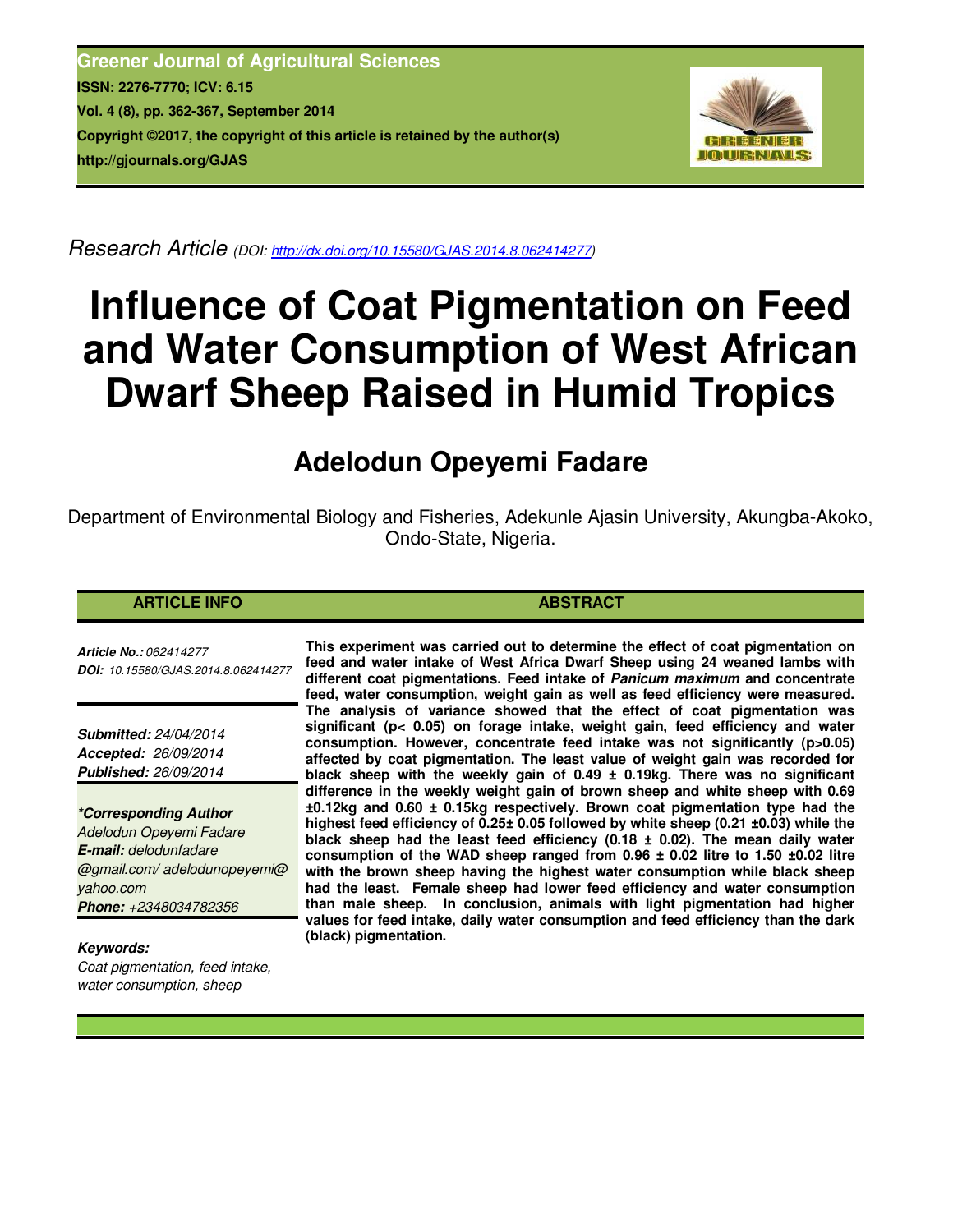#### **INTRODUCTION**

Coat pigmentation plays an important role in the adaptation of animals to different climatic zones (Adedeji *et al* 2011). In sheep, as in other mammals, there are two types of coat pigments, eumelanin responsible for black or a brown pigmentation and the phaeomelanin which results in a tan, white or yellow pigmentation (Lundie 2011). The West African Dwarf sheep (Djallonke) which is native to the humid and sub-humid zones of West and Central Africa, have a range of coat pigmentation that vary from white, brown, black to combinations of these pigmentation in various pigmentation in various proportions. The different shades and pigmentations are therefore brought about by variations in the size, density and the distribution of the pigment granules (Adalsteinsson 1994).

The West African Dwarf sheep is the most prevalent sheep breed in Southern Nigeria, where they are raised by large number of rural households and they have quite specific physiological properties that made acclimatization possible (Oni, 2003) They are hardy, small, short legged, early maturing, prolific and nonseasonal breeders. They are found throughout the humid tropics to which they are adapted. The importance of the Dwarf breed lies in the unique adaptation to the humid zone and their tolerance to Trypanosomiasis.

Water is an important nutrient in animal feeding and animal health. It is the most abundant ingredient of the animal body in all phases of growth and development (Harris and VanHorn, 2008). Water is the medium in which all chemical reactions in the body takes place. Water functions include control of body temperature, digestion and absorption of food, transport of nutrients, elimination of water products via urine from the body (Jafari *et al*., 2006) and acts as buffering agent to regulate the pH of body fluid (Harris and VanHorn, 2008).

The water consumption of animals is influenced by many factors including breed, body size, ambient environment, water temperature, humidity, feed supply, salt and level of production. Water palatability and odour as well as high levels of minerals such as iron and sulphur reduce consumption (Harris and VanHorn, 2008). Feed rations that are high in salt or protein increase water intake (Harris and VanHorn, 2008).

Feed consumption which is generally expressed in terms of dry matter intake is the weight of feed material consumed excluding the moisture it contains. A large number of factors affect the dry matter intake of animals. This includes breed, age, physiological status, palatability of the feed among others. According to Jiao *et al.* (2014), there is a moderate positive genetic correlation between growth and feed intake as well as a positive correlation between average daily gain and feed conversion rate. Schoeman and Visser (1995) reported a breed difference in average daily water intakes of the

Blackhead Persian, Dorper and Mutton Merino sheep. However, little is known about the effect of coat pigmentation on water and feed intake of sheep in a tropical environment. Therefore, this experiment was carried out to determine the effect of coat pigmentation on feed and water intake of West Africa Dwarf Sheep.

#### **Experimental Site**

The experiment was carried out at the sheep unit of the Teaching and Research Farm, University of Agriculture, Alabata road, Abeokuta, Ogun State, Nigeria. The University Teaching and Research Farm  $(7^0 10^1 1)$  and  $3^0$ 2 1 E) is located in Odeda Local Government Area of Ogun State, Nigeria. The area which lies in the South Western part of Nigeria has a prevailing tropical climate with a mean annual rainfall of about 1037mm. The mean ambient temperature ranges from 28°C in December to 36°C in February with a yearly average humidity of about 82%. The vegetation represents an interphase between the tropical rainforest and the derived savannah. (Ilori *et al.,* 2010)

#### **Experimental Animals and their Management**

Twenty four lambs with different coat pigmentation types (eight black, eight brown and eight white) were used for this study. The animals were tagged according to their coat pigmentation and were housed in slated floor pens. Concentrate feed which was composed of maize (15%), wheat offal (45%), PKC (30%), oyster shell (3.5%), bone meal (5%), salt (1%) and premix (0.5%) was supplied to the animals besides the basal diet of *Panicum maximum*. Each of the lamb was supplied with the concentrate feed in the morning and the basal diet in the afternoon. Ecto- and endo-parasites medications were given to the animals during the period of the experiment. The health status of all the animals was also properly monitored and immediate adequate treatment was given to sick animals. Peniciling-streptomycin and Oxytetraciline injection were used as broad spectrum antibiotics. The lambs were allocated to separate pens for a period of 12 weeks to avoid group feeding so as to determine the feed intake on other parameters for each animal as this may be affected when the lambs are fed in groups.

## **DATA COLLECTION**

#### **Determination of water consumption**

Clean water was provided *ad libitum* for each animal; the water provided was measured in litres. Water was provided for the animals every morning, the volume of the remaining water was taken every 24 hours and subtracted from the initial volume of water provided to determine the water intake. Water intake was measured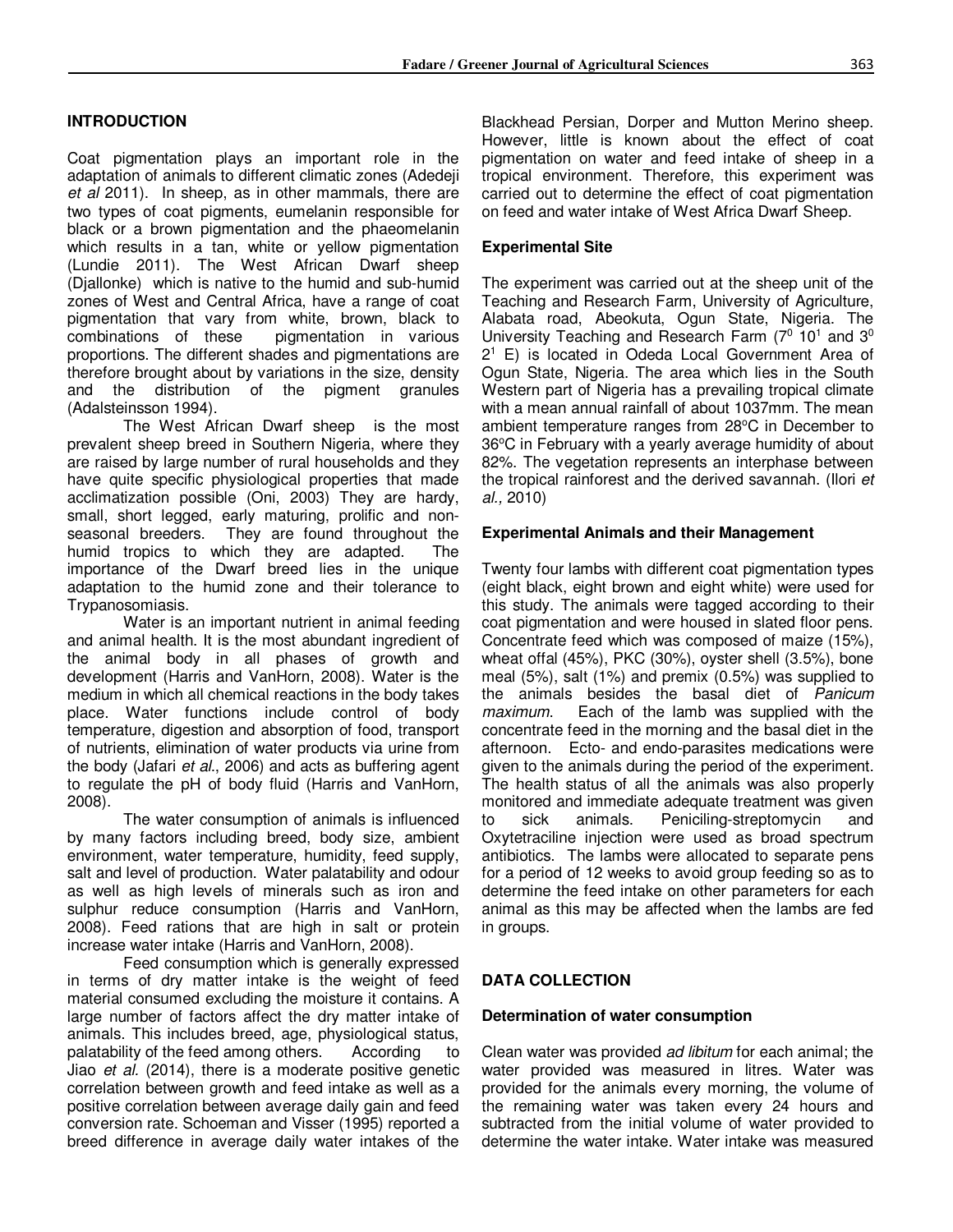every 24 hours in litres. Measuring cylinder was used for the measurement. The measurement was taken for 12 weeks.

**Feed intake**: A quantity of *Panicum maximum* and concentrate feed were given to each of the experimental animal in their pen. The amount of feed left over was weighed and subtracted from the amount of feed given to determine daily feed intake within 24 hours as follows:

Feed intake  $(kq)$  = Feed supplied  $(kq)$  – Left over feed (kg).

**Weight gain:** This was determined by measuring the initial and final weight of each lamb using a hanging measuring scale.

Weight gain  $(kg) =$  Final weight  $(kg)$  – Initial weight  $(kg)$ 

#### **Feed efficiency**

Feed efficiency of animals with different coat pigmentation was determined by calculating the ratio of total feed intake to total weight gain as follows:

| Feed efficiency $=$ | Total weight gain (kg) |  |
|---------------------|------------------------|--|
|                     | Total feed intake (kg) |  |

#### **Statistical Analysis**

Data were analyzed using a General Linear Model (GLM) procedure of SAS (2007). The model is as stated below:

| $Y_{ijk}$ | $=$                       | $\mu$ + $C_i$ + $S_j$ + $(CS)$ ij + $e_{ijk}$             |
|-----------|---------------------------|-----------------------------------------------------------|
| $Y_{ijk}$ | $=$                       | the parameter of interest                                 |
| $\mu$     | $=$                       | overall mean for the parameter of interest                |
| $C_i =$   |                           | fixed effect of ith lamb coat colour type                 |
| $S_i$     | $=$ $-$                   | fixed effect of jth lamb sex                              |
|           |                           | $(CS)_{ii}$ = interaction effect of coat colour and sex   |
| eiikl     | $\mathbf{r} = \mathbf{r}$ | random error associated with each record                  |
|           |                           | (normally, independently and identically distributed with |
|           |                           | zero mean and variance $\sigma^2 e$ ).                    |

The means were separated with the Duncan means separation of the package

#### **RESULTS**

The proximate composition of the concentrate feed diet and the basal diet (Panicum maximum) on Table 1 showed that the concentrate feed diet had higher crude protein and lower moisture content than the basal diet. Nevertheless, the forage had higher gross energy and crude fibre content than the concentrate feed. The analysis of variance for feed intake, weight gain and feed efficiency of West African Dwarf sheep presented on Table 2 showed that the effect of coat pigmentation was significant (p< 0.05) on forage intake and the effect was also significant ( $p < 0.05$ ) on the weight gain and the feed efficiency of WAD sheep. In the same vein, the daily water consumption was significantly ( $p < 0.05$ ) affected by coat pigmentation. However, the average daily concentrate feed intake was not significantly (p>0.05) affected by coat pigmentation (Table 2). The highest forage intake  $(2.59 \pm 0.06$ kg) was recorded for sheep with brown coat pigmentation while the least value of 2.10  $\pm$  0.07 kg was recorded for black coat pigmentation. There was no significant difference in the forage intake of brown sheep and white sheep as shown on Table 3

#### **Table 1: Proximate Composition of Concentrate Feed and Forage**

#### **Concentrate Feed**

Moisture content 10.00% Crude protein 15.25% Ether extracts 4.60% Crude fibre 9.34 % Ash 5.44% Nitrogen free extracts 49.76% Metabolisable energy (Kcal/kg) 2705.53 *Panicum maximum* Moisture content 51.11 % Crude protein 7.63% Ether extract 2.76% Crude fibre 18.4 % Ash 6.78.% Nitrogen free extracts 13.32% Metabolisable energy (Kcal/kg) 3890.00

#### **Table 2: F values from the analysis of variance for feed intake, weight gain and feed efficiency of WAD sheep.**

| <b>Source</b><br>οf<br>Variation | DF  | <b>Feed intake</b>  |                     | Weight gain         | <b>Feed efficiency</b> |
|----------------------------------|-----|---------------------|---------------------|---------------------|------------------------|
|                                  |     | Forage              | <b>Concentrate</b>  |                     |                        |
| Coat<br>pigmentation             | 2   | 4.778*              | 0.004 <sup>ns</sup> | $3.943*$            | $7.584*$               |
| Sex                              |     | 0.001 <sup>ns</sup> | $0.018*$            | $4.059*$            | 13.328*                |
| Coat X Sex                       | 2   | 0.099 <sup>ns</sup> | 0.005 <sup>ns</sup> | 0.031 <sup>ns</sup> | 0.300 <sup>ns</sup>    |
| Error                            | 114 | 0.178               | 0.002               | 1.171               | 3.564                  |

 $-$  significant (P<0.05)

ns - not significant (P>0.05)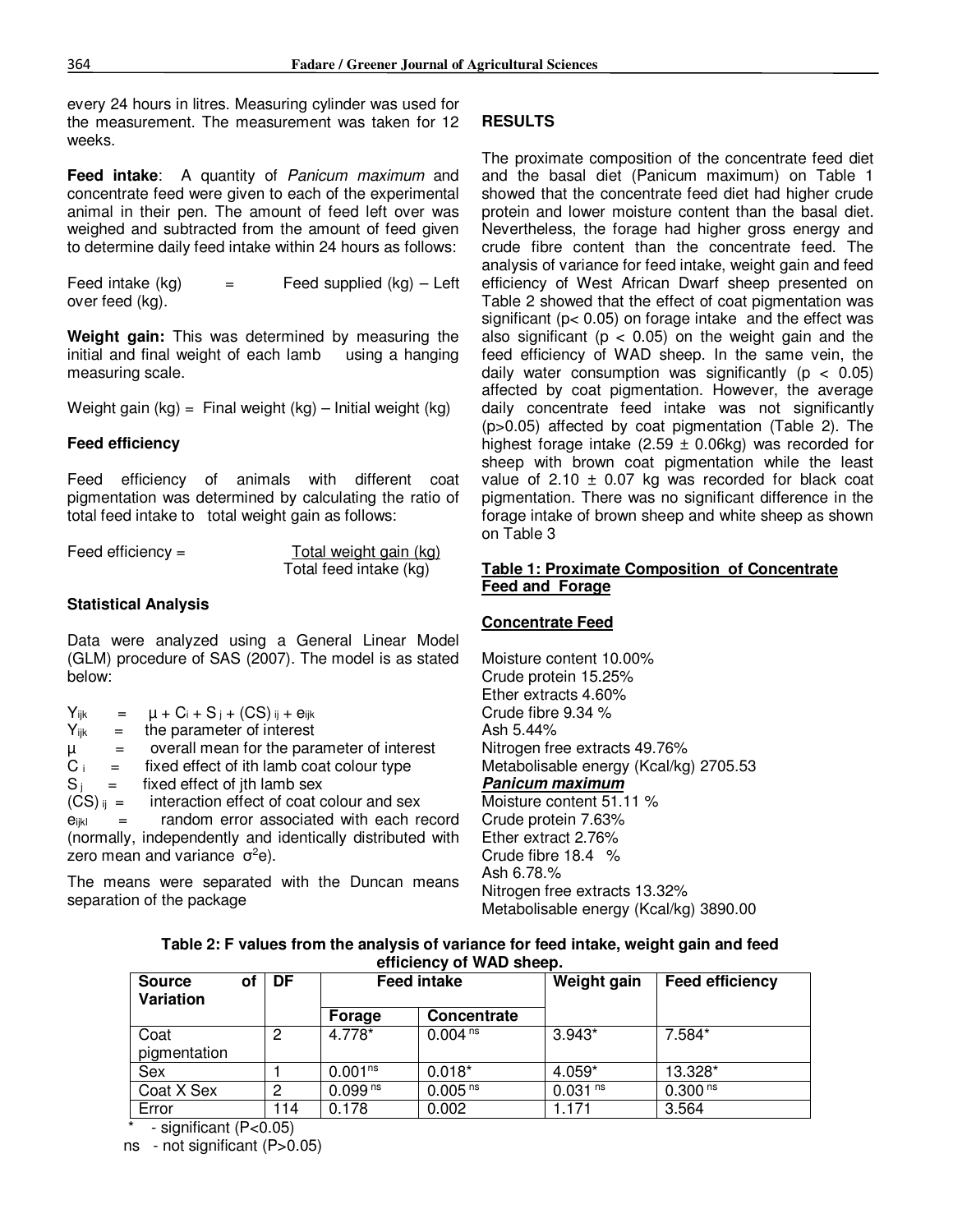| Coat<br>Pigmentation | Feed intake (kg)             |                              | Weight gain(kg)              | <b>Feed efficiency</b>       |
|----------------------|------------------------------|------------------------------|------------------------------|------------------------------|
|                      | Forage                       | <b>Concentrate</b>           |                              |                              |
| <b>Black</b>         | $2.10\pm0.07^{b}$            | $0.60 + 0.01$                | $0.49 \pm 0.19^{b}$          | $0.18 \pm 0.02$ <sup>c</sup> |
| <b>Brown</b>         | $2.59 \pm 0.06$ <sup>a</sup> | $0.59 + 0.01$                | $0.69 \pm 0.12$ <sup>a</sup> | $0.25 \pm 0.05$ <sup>a</sup> |
| White                | $2.53 \pm 0.05$ <sup>a</sup> | $0.58 + 0.01$                | $0.60 \pm 0.15$ <sup>a</sup> | $0.21 \pm 0.03^{b}$          |
| <b>Sex</b>           |                              |                              |                              |                              |
| Female               | $3.33 \pm 0.07$              | $0.58 \pm 0.01$ b            | $0.42 \pm 0.13^{b}$          | $0.14 \pm 0.40^{\text{ b}}$  |
| Male                 | $3.40 \pm 0.06$              | $0.61 \pm 0.07$ <sup>a</sup> | $0.74 \pm 0.14$ <sup>a</sup> | $0.25 \pm 0.05$ <sup>a</sup> |

| Table 3: Means and SEM of feed intake, weight gain and feed efficiency of WAD sheep. |
|--------------------------------------------------------------------------------------|
|                                                                                      |

 $a, b, c$  Means in the same column with the different superscripts are significantly different (P<0.05) for coat pigmentation and sex

The least value of weight gain was recorded for black sheep with the weekly gain of  $0.49 \pm 0.19$ . There was no significant difference in the weekly weight gain of brown sheep and white sheep with 0.69  $\pm$ 0.12kg and 0.60  $\pm$ 0.15kg respectively (Table 3). Brown coat pigmentation type had the highest feed efficiency of 0.25± 0.05 followed by white sheep with feed efficiency of 0.21 ±0.03 while the black sheep had the least feed efficiency  $(0.18 \pm 0.02)$ .

The mean daily water consumption of the WAD sheep ranged from  $0.96 \pm 0.02$  litre to 1.50  $\pm 0.02$  litre with the brown sheep having the highest water consumption followed by black sheep while the white sheep had the least. The daily water consumption of brown sheep was significantly ( $p < 0.05$ ) different from that of the white sheep. The black sheep had lower values for ratio of water to concentrate feed intake as well water intake to roughage intake ratio compared with white sheep.

Sex of the animal had significant effect on

concentrate feed intake, weight gain and feed efficiency of WAD sheep. The concentrate feed intake of male sheep (0.61 ±0.07kg) was significant higher than that of female sheep with concentrate intake of 0.58 ±0.01kg. Higher weight gain of 0.74 ±0.14kg was recorded for male sheep compared with their female counterpart with weight gain of 0.42 ±0.13. The least square means of feed efficiency of WAD sheep as affected by sex showed that female sheep had a lower feed efficiency  $(0.14 \pm 0.04)$ ) than male sheep with feed efficiency of 0.25  $\pm$ 0.05. Sex had significant ( $p < 0.05$ ) effect on daily water consumption. The quantity of daily water consumption of male sheep  $(1.39 \pm 0.02)$  L) was significantly ( $p < 0.05$ ) higher than that of the female sheep  $(1.15 \pm 0.02L)$  as shown on Table 4. The ratio of water to concentrate feed intake as well water intake to roughage intake ratio follows the same pattern with the daily water consumption. The female sheep had lower values for these ratios compared with their male counterparts

| Coat<br>pigmentation | Daily water<br>intake(L)     | <b>Water/Conc.Feed</b><br>intake(L/Kg) | Water / Roughage<br>intake (L/Kg) |
|----------------------|------------------------------|----------------------------------------|-----------------------------------|
| <b>Black</b>         | $1.36 \pm 0.03^b$            | $2.34 \pm 0.02^b$                      | $0.46 \pm 0.001$ °                |
| <b>Brown</b>         | $1.50\pm0.02^{\rm a}$        | $2.54 \pm 0.02^a$                      | $0.58 \pm 0.003^a$                |
| White                | $0.96 \pm 0.02$ <sup>c</sup> | $1.60 \pm 0.01$ °                      | $0.54 \pm 0.002^b$                |
| <b>Sex</b>           |                              |                                        |                                   |
| Female               | $1.15 \pm 0.02^b$            | $1.98 \pm 0.02^b$                      | $0.35 \pm 0.002^b$                |
| Male                 | $1.39 \pm 0.02^a$            | $2.28 \pm 0.02^a$                      | $0.41 \pm 0.0012$ <sup>a</sup>    |

Means in the same column with different superscripts are significantly different  $(P < 0.05)$  for coat pigmentation and sex

#### **DISCUSSION**

The present study revealed that coat pigmentation had significant effect on feed intake and feed efficiency of West African Dwarf sheep. Brown sheep had better feed intake and feed efficiency when compared with sheep

with black coat pigmentation in the humid tropics. This could be as a result of low absorption of heat which is directly related to the degree of pigmentation and this enhances appetite. Fadare *et al*, 2012 and Mc Manus *et al.* (2011) had earlier reported that brown WAD sheep and Brazilian hair sheep respectively absorbed less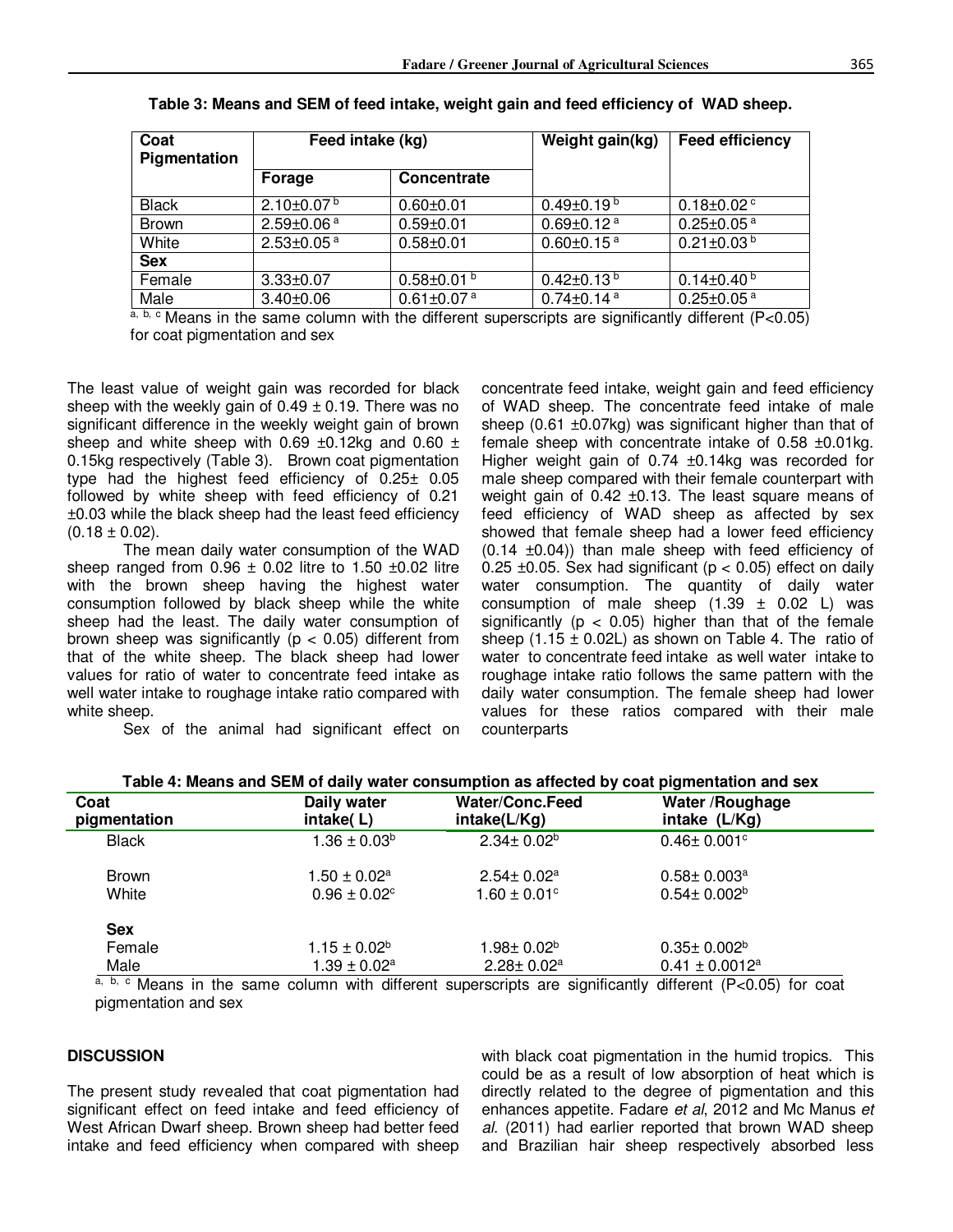solar radiation than black sheep. Animals with dark pigmentation are predisposed to higher heat load. The lighter coat pigmentation is reflective and absorbs less solar radiation (Mc Manus *et a*l., 2011, Fadare *et al*, 2012 and Adedeji *et al*, 2011). Low absorption of heat enhances more appetite and better feed intake resulting in faster growth and attainment of puberty (Adedeji, *et al*, 2011). According to Habeeb *et al*. (1992), the effect of elevated temperature on growth performance is a product of a decreased anabolic activity. This decrease in anabolism is essentially caused by a decrease in voluntary feed intake of essential nutrients. The excess heat load must be eliminated from the animal so as to be in thermal balance state and this involves energy which could have been channeled towards production like growth. At temperatures above 21.1°C, the animal's respiration rate begins to increase and increasing amounts of water are lost from the lungs and skin. Increased losses of water signal the animal to consume more water to replace the losses (Harris and VanHorn, 2008).

 The dry matter consumption per unit body weight, the digestibility and absorption of nutrient from the intestine decreased with increase in heat stress. Exposure of animal to a high environmental temperature stimulates the peripheral thermal receptors to transmit suppressive nerve impulses to the appetite center in the hypothalamus, causing a decrease in feed intake (Habeeb *et al*., 1992). According to Marai *et al.* (2003), animals with higher heat load make effort to dissipate body heat resulting in increased body temperature, as well as increase in consumption of water and a decline in feed intake.

 The effect of sex of animal was significant on the feed intake and feed conversion ratio of WAD sheep in this study. Male sheep were superior to female counterparts with respect to feed intake and feed efficiency. This could be as a result of hormonal differences between male and female animals and the aggressive feeding behaviour of male animals.

 In this study, coat pigmentation also had significant effect on water consumption of West African Dwarf sheep. Contrary to the expectation of higher water consumption by black sheep to dissipate their higher body heat load, brown sheep were superior in water consumption compared to other coat pigmentation types. The highest water consumption among brown sheep in this study could probably be attributed to larger quantity dry matter intake of forage demonstrated by this coat pigmentation type. Adegbola and Obioha (1984) observed that there is a direct relationship between feed intake and water consumption. An animal consuming a large quantity of feed needs more water for normal digestion and utilization of the feed nutrients. Gatenby (2002) also reported that the water consumption of sheep is majorly affected by the dry matter intake and the physiological status of the sheep.

 The sex of the animal plays an important role as a source of variation on water consumption among West African Dwarf sheep in this present study. Male sheep

consumed larger quantity of water compared to their female counterparts. The reason for this could not be far from the fact that male animals had higher values of feed intake than the female animals. According to Adegbola and Obioha (1984), concentrate feeding and grazing significantly increase the free water intake of West Africa Dwarf sheep. The authors also noted that though grazing, sheep did not require more total water than penned sheep, the total water intake increased by concentrate supplementation.

# **CONCLUSION**

Feed intake, feed efficiency and daily water consumption was affected by coat pigmentation. Animals with light pigmentation had higher values for feed intake, daily water consumption and feed efficiency than the dark (black) pigmentation. Male sheep were superior to their female counterparts with respect to feed intake and feed efficiency. Female sheep consumed smaller quantity of water than the male sheep. The coat pigmentation of sheep should be considered in the management of sheep in the humid tropics which is characterized with high ambient temperature and relative humidity.

# **ACKNOWLEDGEMENT**

The author acknowledged the sheep committee unit of the Teaching and Research Farm, University of Agriculture, Alabata road, Abeokuta, Ogun State for their technical support.

## **COMPETING INTEREST**

None

## **REFERENCES**

- Adalsteinsson, S, Sponemberg, DP Alexieva, S and Russel, AJF, (1994). Inheritance of coat pigmentations. *J. Heredity. 85: 267 – 272*
- Adedeji TA, Ozoje MO, Peters SO, Ojedapo LO, Sanusi AO, (2011). Effect of Coat Color and Wattle Genes on the Morphometric Characteristics and Scrotal Dimensions of Traditionally Reared West African Dwarf (WAD) Bucks. *Inter. J. Agric., Environ. Biotech* 4 (2): 157-162
- Adegbola, TA and Obioha FC, (1984). Water intake and excretion of West African Dwarf Sheep in Southern Nigeria. *J. Anim. Prod. Res.* 4(1), 85-97
- Fadare AO, Peters, SO, Yakubu, A, Sonibare, AO, Adeleke MA, Ozoje, MO and Immumorin, IG, (2012). Physiological and haematological indices suggest superior heat tolerance of white coloured West African Dwarf Sheep in hot humid tropics. *Trop. Anim. Health Prod.* 45 (1): 157-165